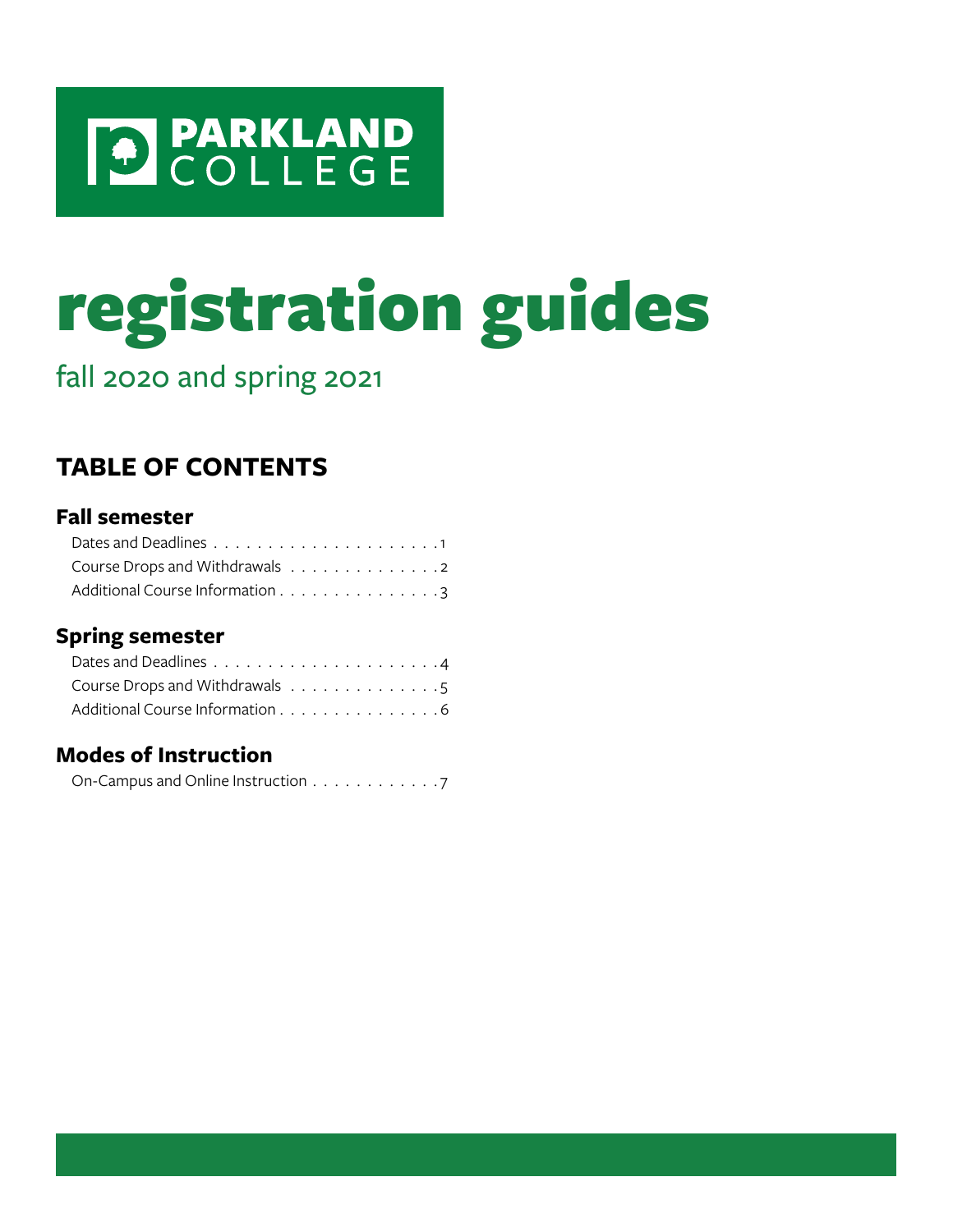## registration guide

PARKLAND COLLEGE | fall 2020

**1**

Our Registration Guide provides important information you will need as you register for Parkland College credit courses, including dates and deadlines, drop/withdrawal steps, tuition and fee information, and more. You may need to meet with an academic advisor before registering. For a listing of registration steps, please visit **[parkland.edu/register](http://parkland.edu/register).** To register for noncredit classes, visit **[parkland.edu/communityeducation](http://parkland.edu/communityeducation).**

## <span id="page-1-0"></span>**Dates and Deadlines**

## **Fall semester 2020**

| August 24, September 14, and October 19                                    |
|----------------------------------------------------------------------------|
|                                                                            |
|                                                                            |
| (except for first 8-week classes; deadline for those classes is October 9) |
|                                                                            |

#### **For classes that begin the week of August 24**

## **For classes that begin the week of September 14**

## **For classes that begin the week of October 19**

## **Campus holidays and closures**

## **Important financial deadlines**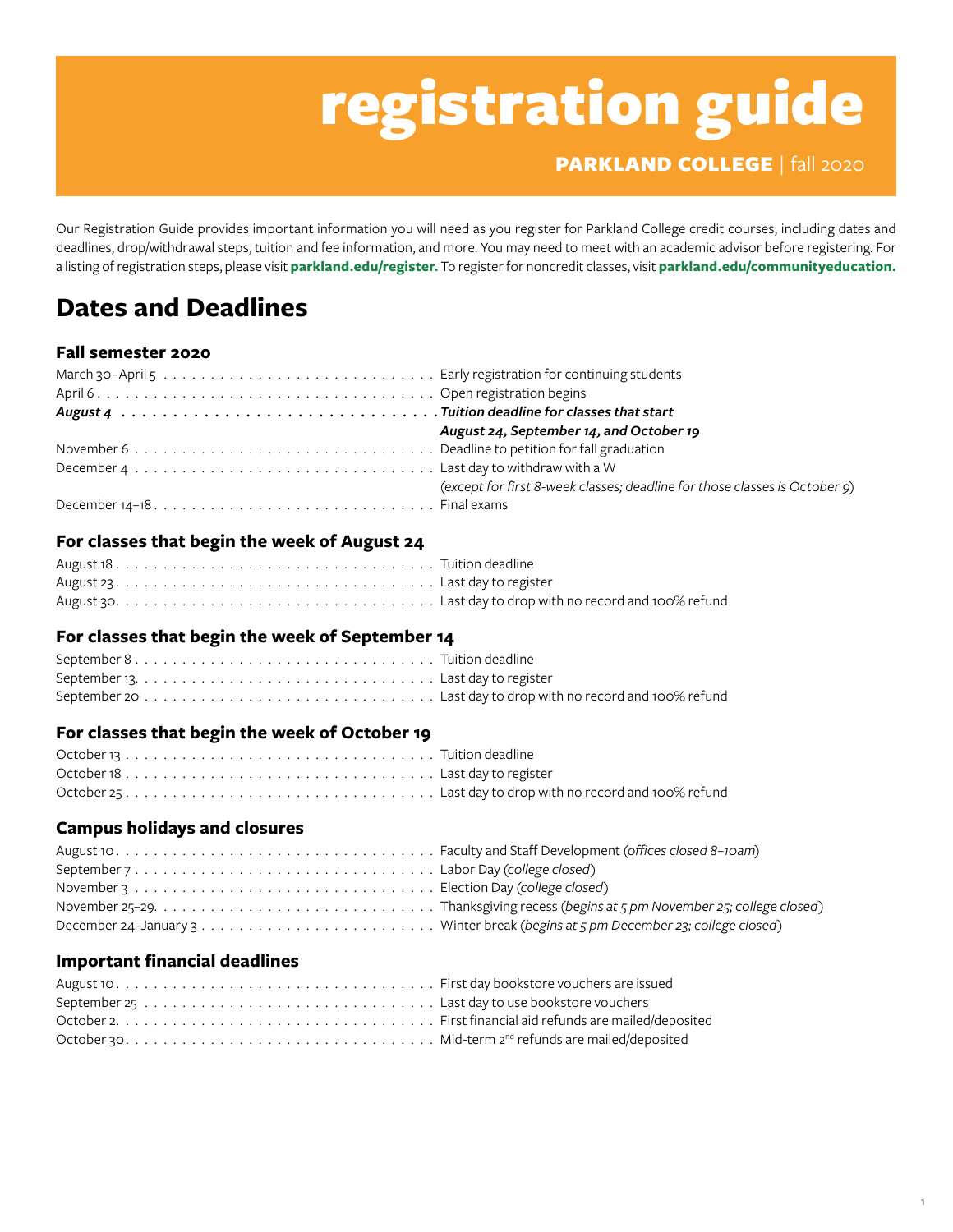## **Final Examination Schedule December 14–18, 2020**

## **DAY CLASSES**

| If your first class meeting<br>during the week is: | The final exam will be held:          |
|----------------------------------------------------|---------------------------------------|
| Monday at 7 am                                     | 8-10 am, Tuesday, December 15         |
| Monday at 8 am                                     | 8-10 am, Monday, December 14          |
| Monday at 9 am                                     | 8-10 am, Wednesday,<br>December 16    |
| Monday at 10 am                                    | 8-10 am, Thursday, December 17        |
| Monday at 11 am                                    | 11 am-1 pm, Monday,<br>December 14    |
| Monday at 12 noon                                  | 11 am-1 pm, Wednesday,<br>December 16 |
| Monday at 1 pm                                     | 11 am-1 pm, Tuesday,<br>December 15   |
| Monday at 2 pm                                     | 2-4 pm, Tuesday, December 15          |
| Monday at 3 pm or 4 pm                             | 2-4 pm, Monday, December 14           |
| Tuesday at 7 am                                    | 8-10 am, Monday, December 14          |
| Tuesday at 8 am                                    | 8-10 am, Tuesday, December 15         |
| Tuesday at 9 am or 10 am                           | 8-10 am, Friday, December 18          |
| Tuesday at 11 am                                   | 11 am-1 pm, Thursday,<br>December 17  |
| Tuesday at 12 noon                                 | 11 am-1 pm, Friday, December 18       |
| Tuesday at 1 pm                                    | 2-4 pm, Wednesday,<br>December 16     |
| Tuesday at 2 pm                                    | 2-4 pm, Thursday, December 17         |
| Tuesday at 3 pm                                    | 2-4 pm, Wednesday,<br>December 16     |
| Tuesday at 4 pm                                    | 2-4 pm, Thursday, December 17         |
| Any day class after Tuesday                        | 2-4 pm, Friday, December 18           |

## **EVENING CLASSES**

All evening finals (5 pm or later) will be at the regular class time.

| If your evening class is held on<br>(first meeting of the week): | The final exam will be held: |
|------------------------------------------------------------------|------------------------------|
| Monday                                                           | Monday, December 14          |
| Tuesday                                                          | Tuesday, December 15         |
| Wednesday                                                        | Wednesday, December 16       |
| Thursday                                                         | Thursday, December 17        |

## **Withdraw from a Class**

You may withdraw from any class until 5 pm on the last business day of the week before the last week of instruction (this does not include final exams). Check the **[College Calendar](https://www.parkland.edu/Main/Academics/Academic-Resources/College-Calendar)** for specific dates. Once Parkland begins summer hours, the last business day at Parkland will be on Thursdays. A withdraw will show a W on your transcript and there is no refund for tuition.

Speak to your instructor before you decide to withdraw. Many times students withdraw from a class when they are still able to successfully complete the course, but do not have accurate information on their progress.

### **To withdraw, you have 2 options:**

- 1. Fill out the **[withdraw form](https://www.parkland.edu/Portals/3/Admissions/Documents/Withdraw%20form%20sept%202020.pdf?ver=2020-09-10-121759-113×tamp=1599831272983)** and return it either to the Admissions Office (U214) or email to **[registration@parkland.edu](mailto:registration%40parkland.edu?subject=)**
- 2. Send an email from your Parkland student email account to **[registration@parkland.edu](mailto:registration%40parkland.edu?subject=Request%20to%20Withdraw)** with the following information included in the email:

**Subject line:** Request to Withdraw

#### **Included in the body of the email:**

- First and last name
- PCID number
- Course(s) title, course prefix, course number, and course section number (example: Introduction to Humanities HUM 100-003)
- Are you requesting a withdraw from all of your classes: Yes/No

 A signature from your instructor must be present on the form or if you communicated via email, submit that email communication along with the form or your email request.

*A withdraw can't be completed through the* **[my.Parkland.edu](http://my.parkland.edu)** *site.*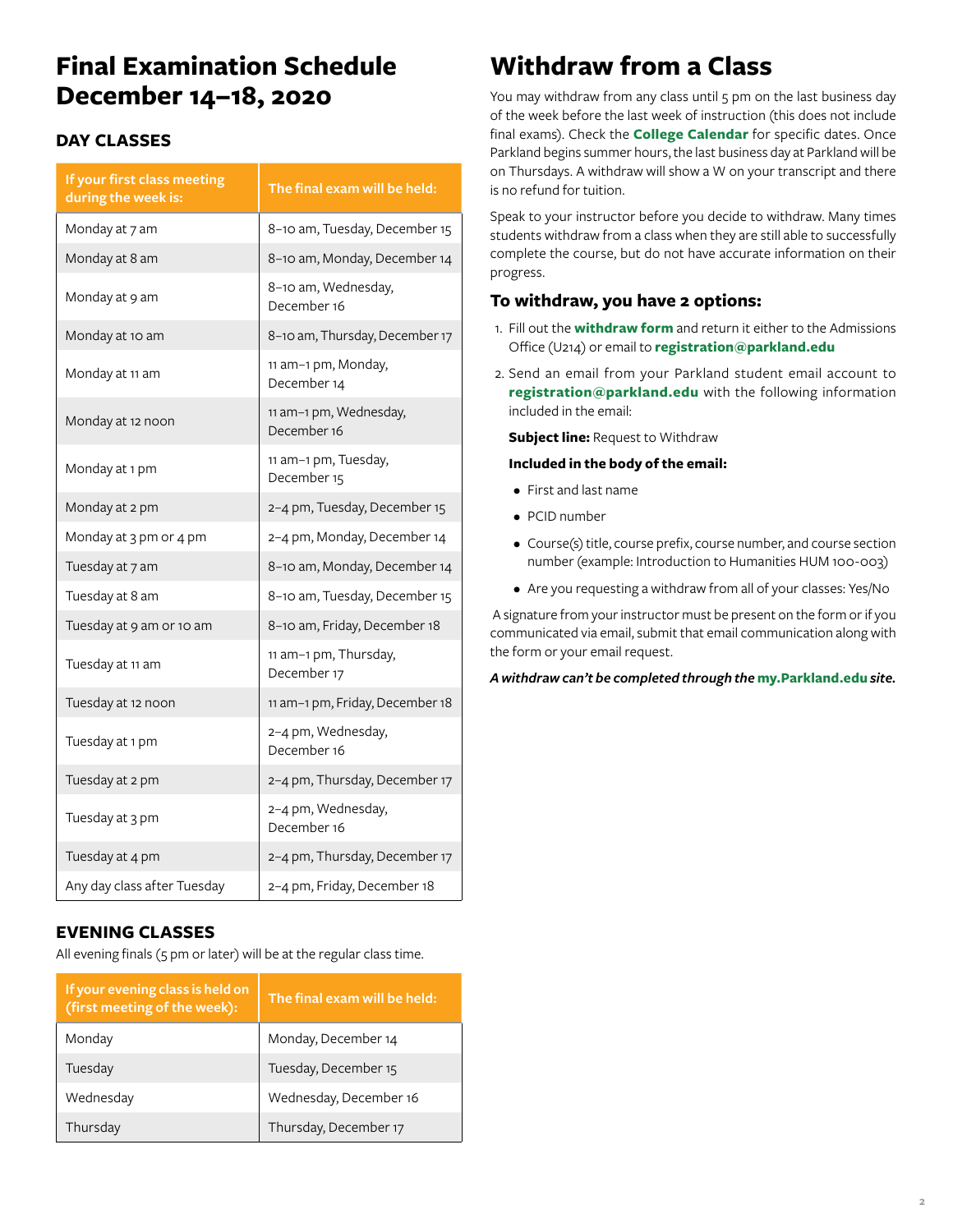## <span id="page-3-0"></span>**Additional Course Information**

## **Reading Assessment**

Students enrolling at Parkland must demonstrate college-level reading proficiency. Students may demonstrate reading proficiency by any of the following measures:

- 1. Performance on Parkland's reading assessment test
- 2. ACT or SAT scores
- 3. High-school cumulative GPA of 3.0 or higher on an unweighted scale
- 4. Completion (grade of C or higher) of an appropriate transitional high-school course in English
- 5. GED score of 165 or comparable score on other high school equivalency tests
- 6. Completion (grade of C or higher) of an appropriate developmental course in reading or English at another regionally accredited college or university
- 7. Completion (grade of C or higher) of two non-mathematics IAIapproved GECC courses

*(Contact the director of reading for questions about interpretation.)* 

Students who do not demonstrate college-level reading proficiency are required to take one or more CCS courses. Students whose reading skills are assessed at a level below Parkland's admission requirement will be referred to other resources.

See Parkland College Placement Manual for more information.

## **English 102 Options**

Parkland College offers two options of research-based composition (ENG 102): Liberal Arts Sections and Career-Oriented Sections. Both options fulfill freshman composition requirements for all Parkland College degree programs, and both transfer to other colleges and universities.

#### **Liberal Arts Sections of ENG 102**

Liberal arts sections of ENG 102 (the even-numbered sections listed below) are a good choice for students majoring in humanities, arts, and social science fields, especially those who plan to complete a bachelor's degree and perhaps continue on to graduate or professional school. In liberal arts sections of ENG 102, students practice the skills required in academic research-based writing, including analysis, synthesis, interpretation, and evaluation of information and points of view from a variety of print and electronic sources. In several shorter research-based essays during the first part of the course, students develop the skills required for the longer research paper completed later in the course.

#### **Career-Oriented Sections of ENG 102**

Career-oriented sections of ENG 102 (the odd-numbered sections listed below) are a good choice for students who plan careers in business, technical, and scientific fields, as well as some other careers such as law enforcement and health professions. In career-oriented sections of ENG 102, students practice the kinds of writing used in the workplace such as memoranda, business letters, proposals, and formal reports. Students research topics through a variety of methods and sources to develop the skills required for the final extended research paper.

## **Mathematics Placement**

Parkland College uses a multiple measures approach to math placement.  Students are required to have valid placement through a prerequisite course or other placement measures prior to registering in any mathematics course.  Measures for placement include high school GPA and successful completion of a 4th year of math, high school transitional math courses, scores from GED, SAT, ACT, PARRC, AP, and ALEKS, and previous coursework.  Placement using high school GPA, standardized tests, transitional math courses, and developmental math courses is valid for two years. Placement from successfully completed college level courses is valid for five years. 

## **Computer Technology Center**

Learn computers *at your own pace:* Word, Excel, Access, PowerPoint, computer basics, web technology, and more! Take classes online or in a supervised computer lab. CTC is open August 24–December 15.

For CTC hours, semester course schedule, and other information, visit **[parkland.edu/ctc](http://parkland.edu/ctc)** or call **217/353-2165.**

#### **Fitness Center**

The Parkland College Fitness Center is available to Parkland students, employees, and community members enrolled in credit classes KIN 103, KIN 147, KIN 203, or KIN 247. Anyone in these classes may use the facility whenever the Fitness Center is open.

To sign up to use the Fitness Center, registrants must have a Parkland ID and complete the center's online orientation on Cobra Learning prior to first usage (or if the orientation was never taken).

See **[parkland.edu/fitnesscenter](http://parkland.edu/fitnesscenter)** for hours and requirements.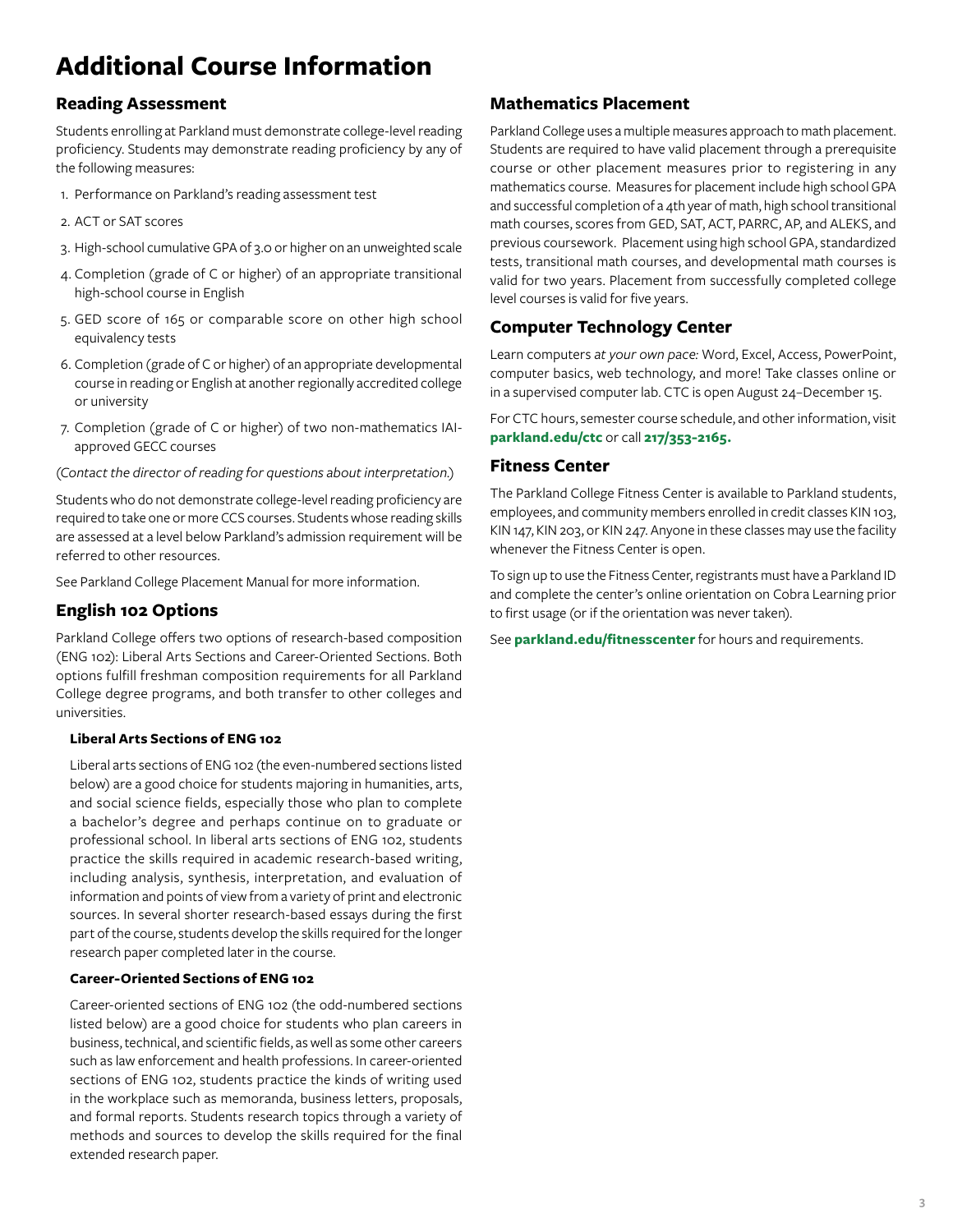## registration guide

PARKLAND COLLEGE | spring 2021

Our Registration Guide provides important information you will need as you register for Parkland College credit courses, including dates and deadlines, drop/withdrawal steps, tuition and fee information, and more. You may need to meet with an academic advisor before registering. For a listing of registration steps, please visit **[parkland.edu/register](http://parkland.edu/register).** To register for noncredit classes, visit **[parkland.edu/communityeducation](http://parkland.edu/communityeducation).**

## <span id="page-4-0"></span>**Dates and Deadlines**

## **Spring semester 2021**

| (except for first 8-week classes; deadline for those classes is February 26) |
|------------------------------------------------------------------------------|
|                                                                              |
|                                                                              |
|                                                                              |
| January 11, February 1, and March 8                                          |

## **For classes that begin the week of January 11**

## **For classes that begin the week of February 1**

## **For classes that begin the week of March 8**

## **Campus holidays and closures**

## **Important financial deadlines**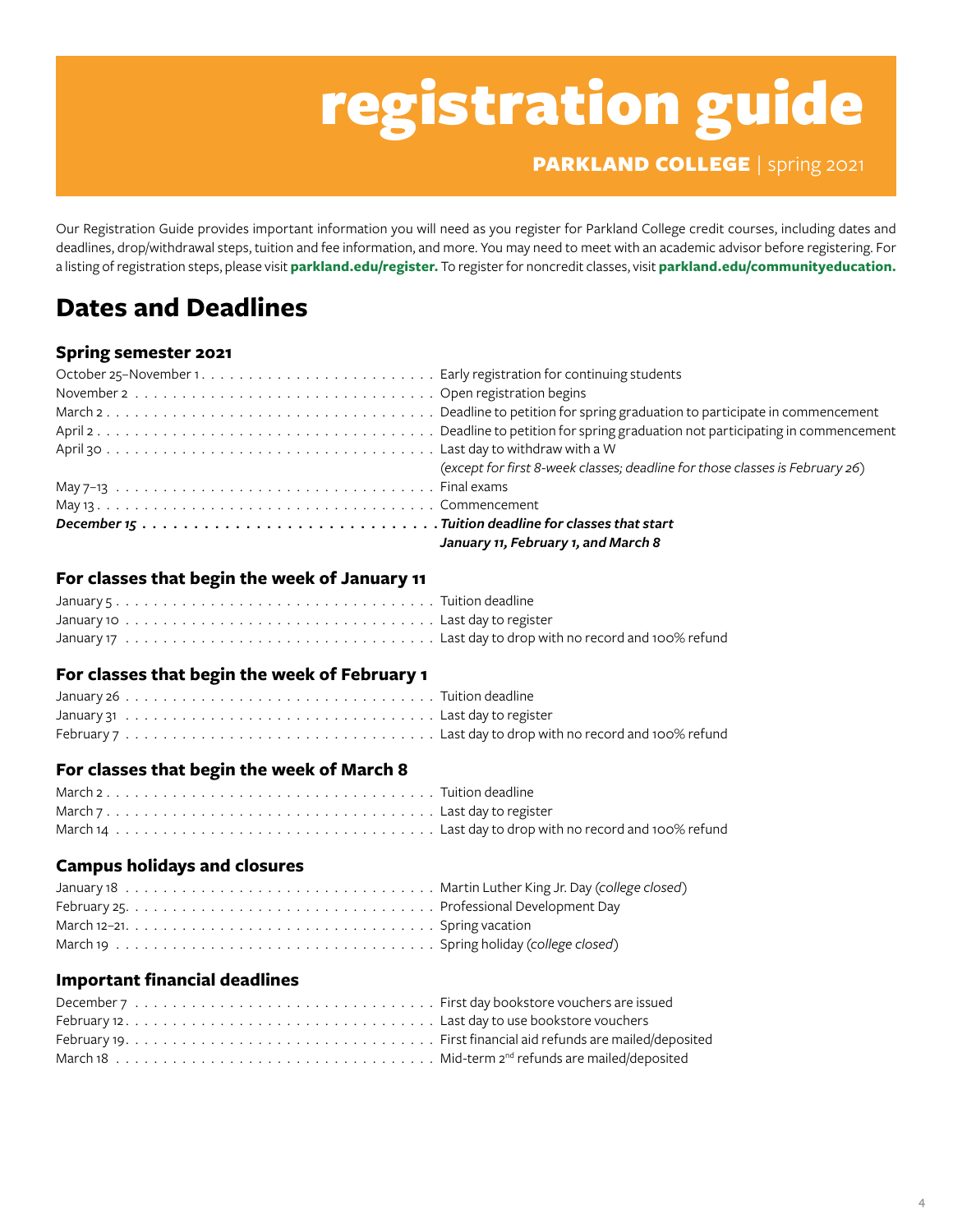## **Final Examination Schedule May 7–13, 2020**

## **DAY CLASSES**

| If your first class meeting<br>during the week is: | The final exam will be held:  |
|----------------------------------------------------|-------------------------------|
| Monday at 7 am                                     | 8-10 am, Tuesday, May 11      |
| Monday at 8 am                                     | 8-10 am, Monday, May 10       |
| Monday at 9 am                                     | 8-10 am, Wednesday, May 12    |
| Monday at 10 am                                    | 8-10 am, Thursday, May 13     |
| Monday at 11 am                                    | 11 am-1 pm, Monday, May 10    |
| Monday at 12 noon                                  | 11 am-1 pm, Wednesday, May 12 |
| Monday at 1 pm                                     | 11 am-1 pm, Tuesday, May 11   |
| Monday at 2 pm                                     | 2-4 pm, Tuesday, May 11       |
| Monday at 3 pm or 4 pm                             | 2-4 pm, Monday, May 10        |
| Tuesday at 7 am                                    | 8-10 am, Monday, May 10       |
| Tuesday at 8 am                                    | 8-10 am, Tuesday, May 11      |
| Tuesday at 9 am or 10 am                           | 8-10 am, Friday, May 7        |
| Tuesday at 11 am                                   | 11 am-1 pm, Thursday, May 13  |
| Tuesday at 12 noon                                 | 11 am-1 pm, Friday, May 7     |
| Tuesday at 1 pm                                    | 2-4 pm, Wednesday, May 12     |
| Tuesday at 2 pm                                    | 2-4 pm, Thursday, May 13      |
| Tuesday at 3 pm                                    | 2-4 pm, Wednesday, May 12     |
| Tuesday at 4 pm                                    | 2-4 pm, Thursday, May 13      |
| Any day class after Tuesday                        | 2–4 pm, Friday, May 7         |

## **EVENING CLASSES**

All evening finals (5 pm or later) will be at the regular class time.

| If your evening class is held on<br>(first meeting of the week): | The final exam will be held: |
|------------------------------------------------------------------|------------------------------|
| Monday                                                           | Monday, May 10               |
| Tuesday                                                          | Tuesday, May 11              |
| Wednesday                                                        | Wednesday, May 12            |
| Thursday                                                         | Thursday, May 13             |

## <span id="page-5-0"></span>**Withdraw from a Class**

You may withdraw from any class until 5 pm on the last business day of the week before the last week of instruction (this does not include final exams). Check the **[College Calendar](https://www.parkland.edu/Main/Academics/Academic-Resources/College-Calendar)** for specific dates. Once Parkland begins summer hours, the last business day at Parkland will be on Thursdays. A withdraw will show a W on your transcript and there is no refund for tuition.

Speak to your instructor before you decide to withdraw. Many times students withdraw from a class when they are still able to successfully complete the course, but do not have accurate information on their progress.

### **To withdraw, you have 2 options:**

- 1. Fill out the **[withdraw form](https://www.parkland.edu/Portals/3/Admissions/Documents/Withdraw%20form%20sept%202020.pdf?ver=2020-09-10-121759-113×tamp=1599831272983)** and return it either to the Admissions Office (U214) or email to **[registration@parkland.edu](mailto:registration%40parkland.edu?subject=)**
- 2. Send an email from your Parkland student email account to **[registration@parkland.edu](mailto:registration%40parkland.edu?subject=Request%20to%20Withdraw)** with the following information included in the email:

**Subject line:** Request to Withdraw

#### **Included in the body of the email:**

- First and last name
- PCID number
- Course(s) title, course prefix, course number, and course section number (example: Introduction to Humanities HUM 100-003)
- Are you requesting a withdraw from all of your classes: Yes/No

 A signature from your instructor must be present on the form or if you communicated via email, submit that email communication along with the form or your email request.

*A withdraw can't be completed through the [my.Parkland.edu](http://my.parkland.edu) site.*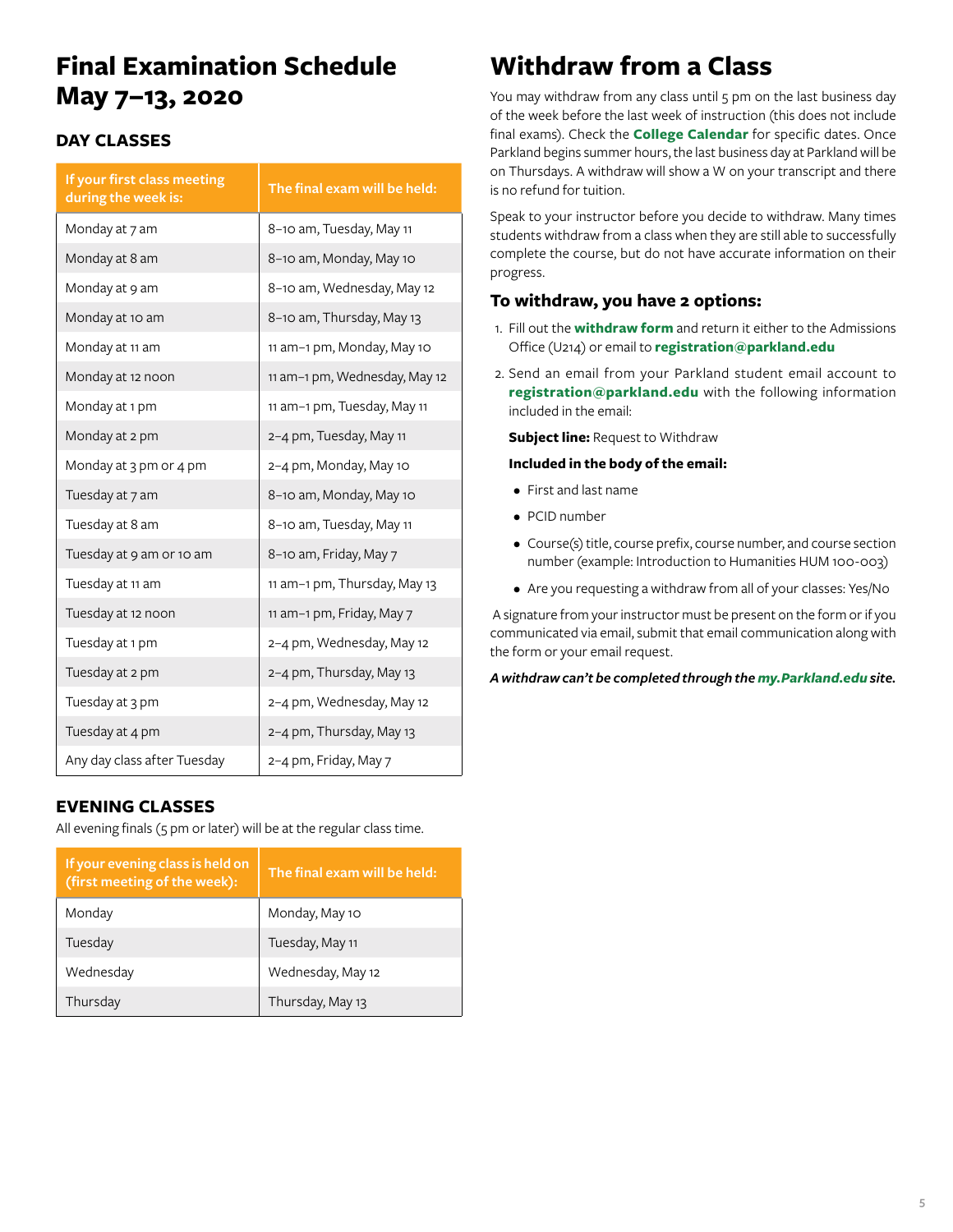## <span id="page-6-0"></span>**Additional Course Information**

## **Reading Assessment**

Students enrolling at Parkland must demonstrate college-level reading proficiency. Students may demonstrate reading proficiency by any of the following measures:

- 1. Performance on Parkland's reading assessment test
- 2. ACT or SAT scores
- 3. High-school cumulative GPA of 3.0 or higher on an unweighted scale
- 4. Completion (grade of C or higher) of an appropriate transitional high-school course in English
- 5. GED score of 165 or comparable score on other high school equivalency tests
- 6. Completion (grade of C or higher) of an appropriate developmental course in reading or English at another regionally accredited college or university
- 7. Completion (grade of C or higher) of two non-mathematics IAIapproved GECC courses

*(Contact the director of reading for questions about interpretation.)* 

Students who do not demonstrate college-level reading proficiency are required to take one or more CCS courses. Students whose reading skills are assessed at a level below Parkland's admission requirement will be referred to other resources.

See Parkland College Placement Manual for more information.

### **English 102 Options**

Parkland College offers two options of research-based composition (ENG 102): Liberal Arts Sections and Career-Oriented Sections. Both options fulfill freshman composition requirements for all Parkland College degree programs, and both transfer to other colleges and universities.

#### **Liberal Arts Sections of ENG 102**

The even-numbered sections are a good choice for students majoring in humanities, arts, and social science fields, especially those who plan to complete a bachelor's degree and perhaps continue on to graduate or professional school. In liberal arts sections of ENG 102, students practice the skills required in academic research-based writing, including analysis, synthesis, interpretation, and evaluation of information and points of view from a variety of print and electronic sources. In several shorter research-based essays during the first part of the course, students develop the skills required for the longer research paper completed later in the course.

#### **Career-Oriented Sections of ENG 102**

The odd-numbered sections are a good choice for students who plan careers in business, technical, and scientific fields, as well as some other careers such as law enforcement and health professions. In career-oriented sections of ENG 102, students practice the kinds of writing used in the workplace such as memoranda, business letters, proposals, and formal reports. Students research topics through a variety of methods and sources to develop the skills required for the final extended research paper.

## **Mathematics Placement**

Parkland College uses a multiple measures approach to math placement.  Students are required to have valid placement through a prerequisite course or other placement measures prior to registering in any mathematics course.  Measures for placement include high school GPA and successful completion of a 4th year of math, high school transitional math courses, scores from GED, SAT, ACT, PARRC, AP, and ALEKS, and previous coursework.  Placement using high school GPA, standardized tests, transitional math courses, and developmental math courses is valid for two years. Placement from successfully completed college level courses is valid for five years. 

## **Computer Technology Center**

Learn computers *at your own pace:* Word, Excel, Access, PowerPoint, computer basics, web technology, and more! Take classes online or in a supervised computer lab. CTC is open August 24–December 15.

For CTC hours, semester course schedule, and other information, visit **[parkland.edu/ctc](http://parkland.edu/ctc)** or call **217/353-2165.**

#### **Fitness Center**

The Parkland College Fitness Center is available to Parkland students, employees, and community members enrolled in credit classes KIN 103, KIN 147, KIN 203, or KIN 247. Anyone in these classes may use the facility whenever the Fitness Center is open. To sign up to use the Fitness Center, registrants must have a Parkland ID and complete the center's online orientation on Cobra Learning prior to first usage (or if the orientation was never taken). See **[parkland.edu/fitnesscenter](http://parkland.edu/fitnesscenter)** for hours and requirements. Additionally, due to COVID-19 it is imperative that we adhere to CDC and state health department guidelines. Fitness center users are currently required to schedule their workouts online at the following link – **[Fitness Center Sign Up.](https://docs.google.com/spreadsheets/d/1OB3Y_vw3VCB3TZFgphvmtds5b076dKIXkonw4GIoVrc/edit#gid=226463545)** This will allow us to manage user population in the facility and follow all guidelines that have been put in place to keep the Fitness Center a safe environment to workout in. Upon entry everyone will be required to fill out a symptom survey and have their temperature checked before use.